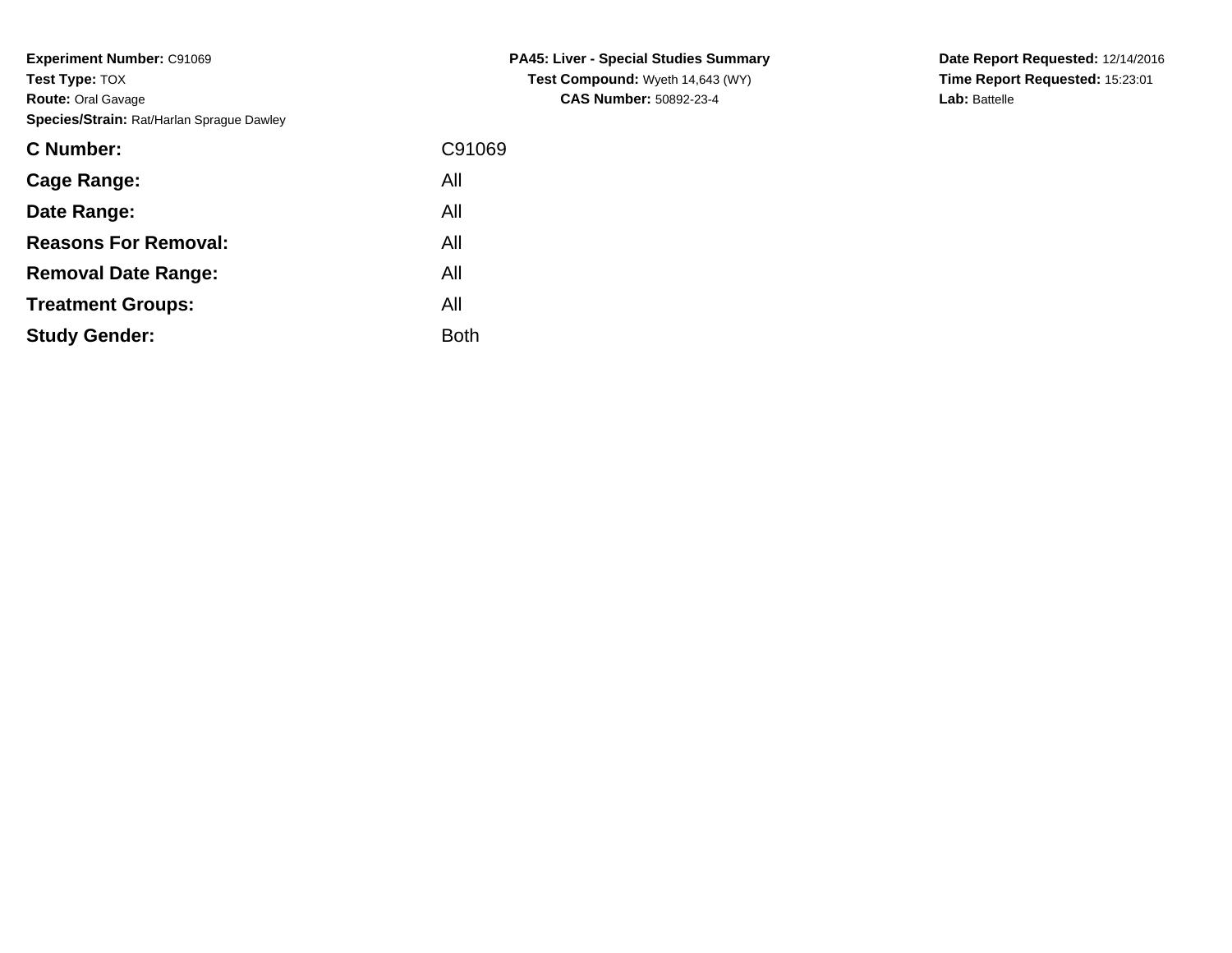| <b>Experiment Number: C91069</b><br>Test Type: TOX<br><b>Route: Oral Gavage</b><br>Species/Strain: Rat/Harlan Sprague Dawley | <b>PA45: Liver - Special Studies Summary</b><br>Test Compound: Wyeth 14,643 (WY)<br><b>CAS Number: 50892-23-4</b> |                            | Date Report Requested: 12/14/2016<br>Time Report Requested: 15:23:01<br><b>Lab: Battelle</b> |                            |
|------------------------------------------------------------------------------------------------------------------------------|-------------------------------------------------------------------------------------------------------------------|----------------------------|----------------------------------------------------------------------------------------------|----------------------------|
|                                                                                                                              | Male                                                                                                              |                            |                                                                                              |                            |
| <b>Terminal Sacrifice</b>                                                                                                    | <b>Treatment Groups (mg/kg/day)</b>                                                                               |                            |                                                                                              |                            |
|                                                                                                                              | 0                                                                                                                 | 6.25                       | 12.5                                                                                         | 25                         |
| SD 28 - 28<br>Acetyl Co-A (nmol/min/mg)                                                                                      | $2.028 \pm 0.044$ (10) **                                                                                         | $11.731 \pm 0.692$ (10) ** | $14.560 \pm 1.027$ (10) **                                                                   | $17.370 \pm 0.592$ (10) ** |